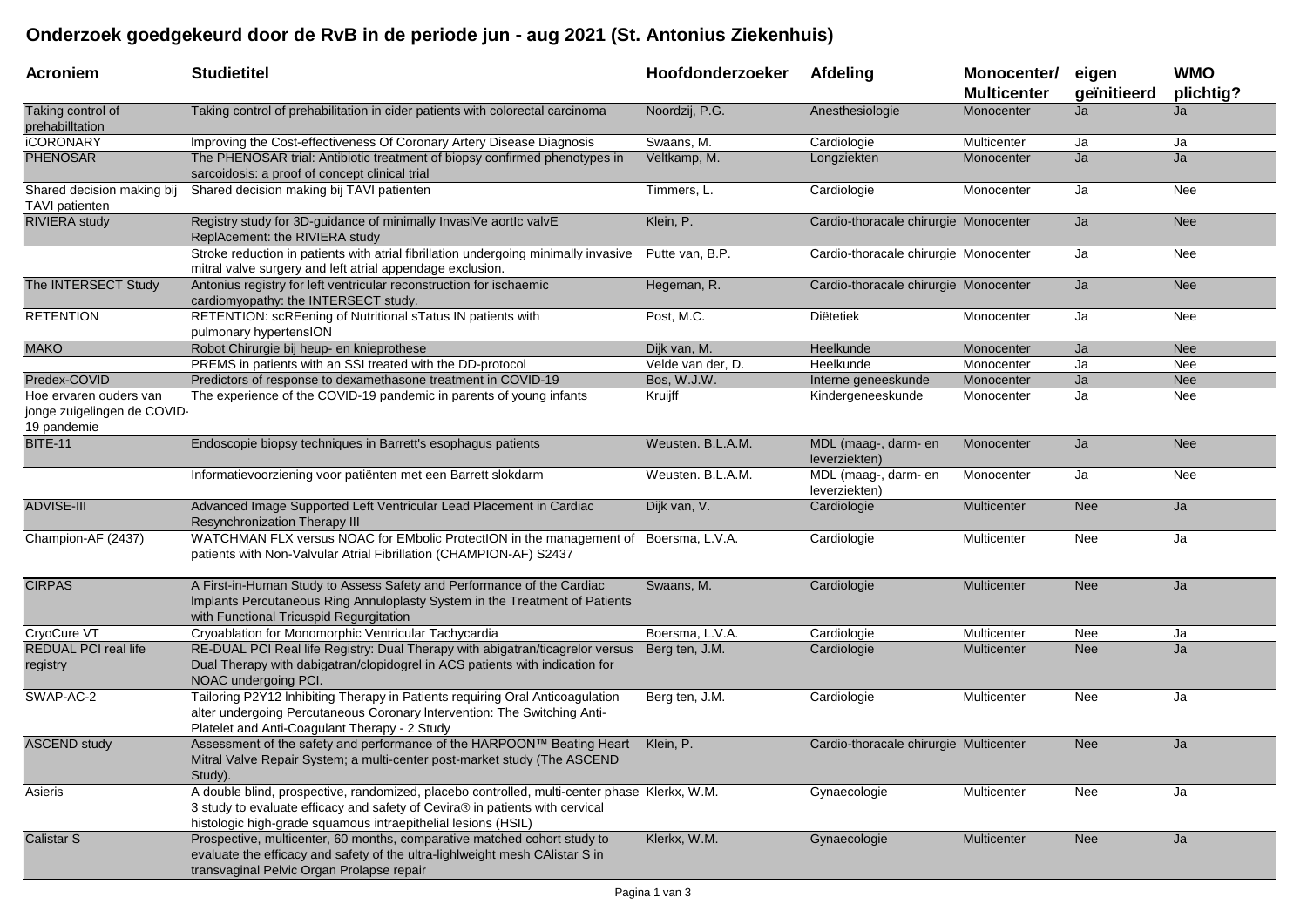| <b>Acroniem</b>                                    | <b>Studietitel</b>                                                                                                                                                                                                                                                                                       | Hoofdonderzoeker  | Afdeling                               | Monocenter/<br><b>Multicenter</b> | eigen<br>geïnitieerd | <b>WMO</b><br>plichtig? |
|----------------------------------------------------|----------------------------------------------------------------------------------------------------------------------------------------------------------------------------------------------------------------------------------------------------------------------------------------------------------|-------------------|----------------------------------------|-----------------------------------|----------------------|-------------------------|
| <b>AVELUMAB SHORT</b><br><b>MAINTENANCE</b>        | A nationwide multicentre, open-label study of six months avelumab<br>maintenance treatment in patients with locally advanced or metastatic urothelial<br>cancer whose disease did not progress after at least 4 cycles of first-line<br>platinum-containing chemotherapy and the opportunity to re-treat | Hunting, C.B.     | Interne geneeskunde                    | Multicenter                       | Nee                  | Ja                      |
| <b>COVID-Compromise Study</b>                      | Convalescent Antibody-Mediated Treatment of COVID-19 Infections in Patients Leeuwen van, E.M.<br>with B-cell dysfunction, a Randomized Trial (COVID-Compromise Study).                                                                                                                                   |                   | Interne geneeskunde                    | <b>Multicenter</b>                | <b>Nee</b>           | Ja                      |
| <b>DORA</b>                                        | Phase III Trial of Docetaxel vs. Docetaxel and Radium-223 for Metastatic<br>Castration-Resistant Prostate Cancer (mCRPC)                                                                                                                                                                                 | Hunting, C.B.     | Interne geneeskunde                    | Multicenter                       | Nee                  | Ja                      |
| IA-DUET/HOVON 502                                  | Azole-echinocandin combination therapy for invasive aspergillosis. A<br>randomized pragmatic superiority trial (IADUET)                                                                                                                                                                                  | Leeuwen           | Interne geneeskunde                    | Multicenter                       | <b>Nee</b>           | Ja                      |
| Mangrove                                           | A Phase 3 Randomized, Open-Label, Multicenter Study Comparing<br>Zanubrutinib (BGB-3111) plus Rituximab Versus Bendamustine plus Rituximab<br>in Patients with Previously Untreated Mantle Cell Lymphoma Who Are Ineligible<br>for Stem Cell Transplantation                                             | Koene, H.R.       | Interne geneeskunde                    | Multicenter                       | Nee                  | Ja                      |
| <b>PRIDE</b>                                       | Prospectieve studie naar de antistof reactie op COVID-19 vaccinatie bij mensen Wieringen van, H.<br>met Downsyndroom                                                                                                                                                                                     |                   | Kindergeneeskunde                      | Multicenter                       | <b>Nee</b>           | Ja                      |
| AP01-005                                           | Access to Pirfenidone Solution for Inhalation (AP01) for Treatment of<br>Progressive, Fibrosing Interstitial Lung Diseases, including Idiopathic<br><b>Pulmonary Fibrosis</b>                                                                                                                            | Veltkamp, M.      | Longziekten                            | Multicenter                       | Nee                  | Ja                      |
| CovidTherapy@Home                                  | "CovidTherapy@Home. Action research on development of a regionally<br>supported, safe, feasible and scalable intervention to monitor and optimally<br>treat COVID-19 patients with hypoxemia and/or respiratory distress in their<br>home setting                                                        | Hardeman, H.      | Longziekten                            | Multicenter                       | <b>Nee</b>           | Ja                      |
| IMPALA-2                                           | A randomized, double-blind, placebo-controlled clinical trial of once-daily<br>inhaled molgramostim nebulizer solution in adult subjects with autoimmune<br>pulmonary alveolar proteinosis (aPAP).                                                                                                       | Veltkamp, M.      | Longziekten                            | Monocenter                        | Nee                  | Ja                      |
| WA42293                                            | A phase III randomized, double-blind, placebo-controlled trial to evaluate the<br>efficacy and safety of PRM-151 in patients with idiopathic pulmonary fibrosis                                                                                                                                          | Veltkamp, M.      | Longziekten                            | Multicenter                       | <b>Nee</b>           | Ja                      |
| WA42294/STARSCAPE-<br><b>OLE</b>                   | A phase III open-label extension study to evaluate long-term safety and efficacy Veltkamp, M.<br>of PRM-151 in patients with Idiopathic Pulmonary Fibrosis (IPF)                                                                                                                                         |                   | Longziekten                            | Multicenter                       | Nee                  | Ja                      |
| STEAM-BE                                           | Study on the Safety, Tolerability and Efficacy of the Aqua Medical focal vapor<br>ablation system, for the eradication of Barrett's Esophagus - part 2                                                                                                                                                   | Weusten. B.L.A.M. | MDL (maag-, darm- en<br>leverziekten)  | Multicenter                       | <b>Nee</b>           | Ja                      |
| The PEARL trial                                    | Pfrevention of hepatic Encephalopathy by Administration of<br>Rifaximin and Lactulose in patients with liver cirrhosis undergoing placement of<br>a transjugular intrahepatic portosystemic shunt: a multicentre randomized,<br>double blind, placebo controlled trial.                                  | Verdonk, R.C.     | MDL (maag-, darm- en<br>leverziekten)  | Multicenter                       | Nee                  | Ja                      |
| The RESOIVE Trial                                  | A Prospective, Post-Market, Multicenter, Randomized Controlled Trial to<br>Compare the Performance of the EndoRotor® System Versus Conventional<br>Endoscopie Techniques for Direct Endoscopie Necrosectomy of Walled Off<br><b>Necrosis</b>                                                             | Verdonk, R.C.     | MDL (maag-, darm- en<br>leverziekten)  | Multicenter                       | <b>Nee</b>           | Ja                      |
| Tremor in CHDR                                     | A Phase 2 Randomized, Double-Blind, Placebo-Controlled, Crossover Study to Huisman, M.H.B.<br>Assess the Safety, Tolerability, Pharmacokinetics and Efficacy of NBI827104 in<br>Subjects with Essential Tremor                                                                                           |                   | Neurologie                             | Multicenter                       | Nee                  | Ja                      |
| Seksualiteit bij PH                                | Seksualiteit bij pulmonale hypertensie".                                                                                                                                                                                                                                                                 | Post, M.C.        | Cardiologie                            | Multicenter                       | <b>Nee</b>           | Nee                     |
| Nationaal retrospectief<br>behandeling<br>van HOCM | Resultaten van de chirurgische septale myectomie voor Hypertrofische<br>onderzoek naar chirurgische Obstructieve Cardiomyopathie (HOCM) in Nederland                                                                                                                                                     | Klein, P.         | Cardio-thoracale chirurgie Multicenter |                                   | Nee                  | Nee                     |